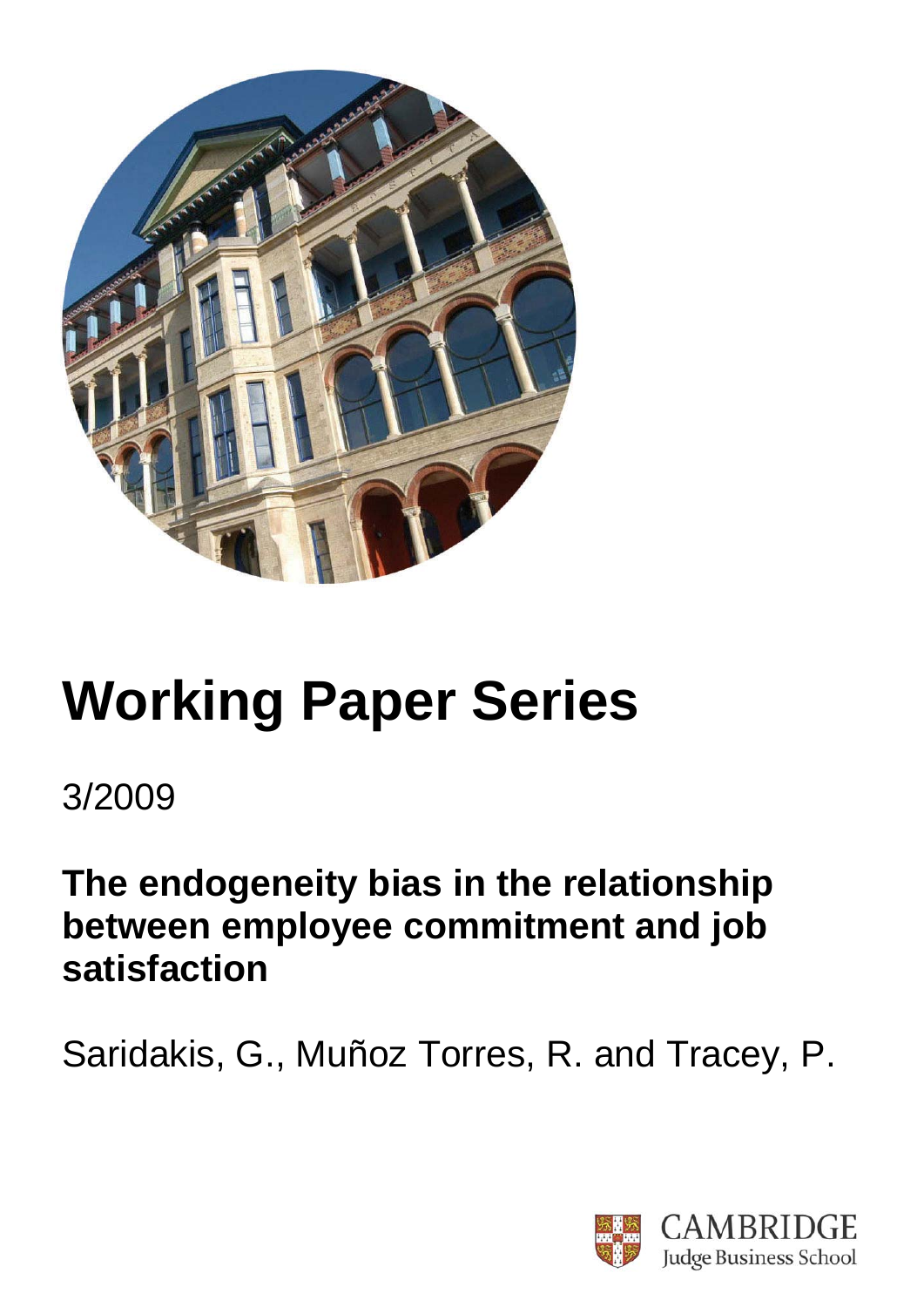These papers are produced by Judge Business School, University of Cambridge. They are circulated for discussion purposes only. Their contents should be considered preliminary and are not to be quoted without the authors' permission.

Corresponding author contact details are as follows:

Paul Tracey Judge Business School University of Cambridge p.tracey@jbs.cam.ac.uk

Please address enquiries about the series to:

Research Support Manager Judge Business School Trumpington Street Cambridge CB2 1AG, UK Tel: 01223 760546 Fax: 01223 339701 E-mail: research-support@jbs.cam.ac.uk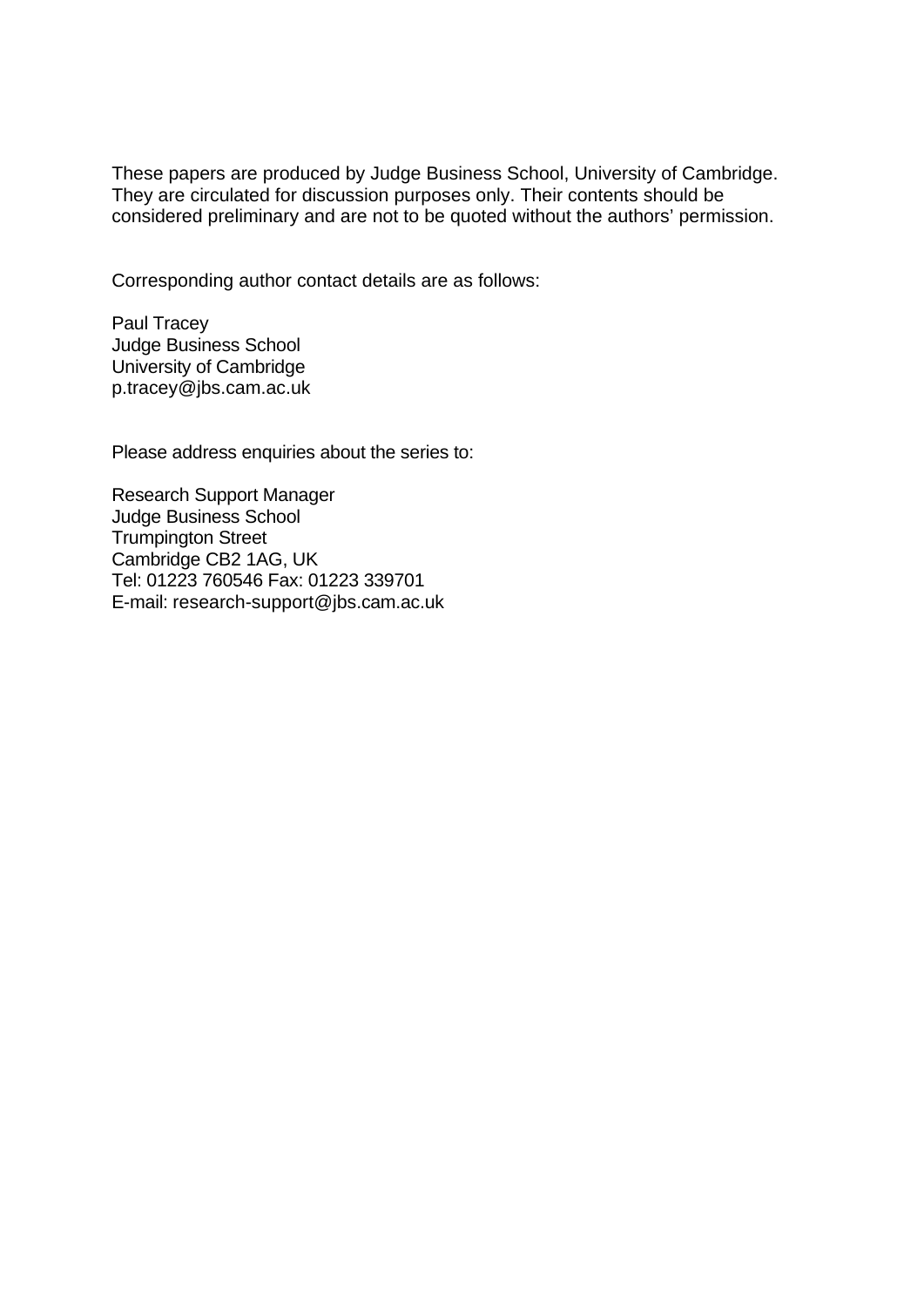# **The Endogeneity Bias in the Relationship between Employee Commitment and Job Satisfaction**

George Saridakis*\**

Rebeca Muñoz Torres\*\*

Paul Tracey \*\*\*

April 2009

# **Abstract**

The effect of job satisfaction on organisational commitment has attracted a great deal of interest in the human resource management and organizational psychology literatures. However, much of the empirical work is based on relatively small sample sizes and neglects the possibility of endogeneity of job satisfaction, potentially leading to biased estimates of the effect of job satisfaction on organizational commitment. Using a large matched employee-employer dataset this paper re-examines the relationship between the two work-related attitudes by employing micro-econometric techniques to correct for potential endogeneity arising from omitted variables and simultaneity. We show both theoretically and empirically that ignoring the endogeneity leads to overestimate of the effects.

**Keywords:** employee commitment, job satisfaction, micro econometrics

*JEL classification:* C3, J2, M1, M2, M5, L2

1

<sup>\*</sup> The Business School, Loughborough University, Loughborough, Leicestershire, LE11 3TU, UK. Email: G.Saridakis@lboro.ac.uk .

Tel: 01509 228809.

<sup>\*\*</sup>Department of Economics and Quantitative Methods, Westminster University, London W1B 2UW, UK. Email: R.Munoztorres@westminster.ac.uk.

Tel: 020 7911 5000.

<sup>\*\*\*</sup>Judge Business School , University of Cambridge, Trumpington Street, Cambridge, CB2 1AG, UK. Email: p.tracey@jbs.cam.ac.uk.

Tel: 01223 760471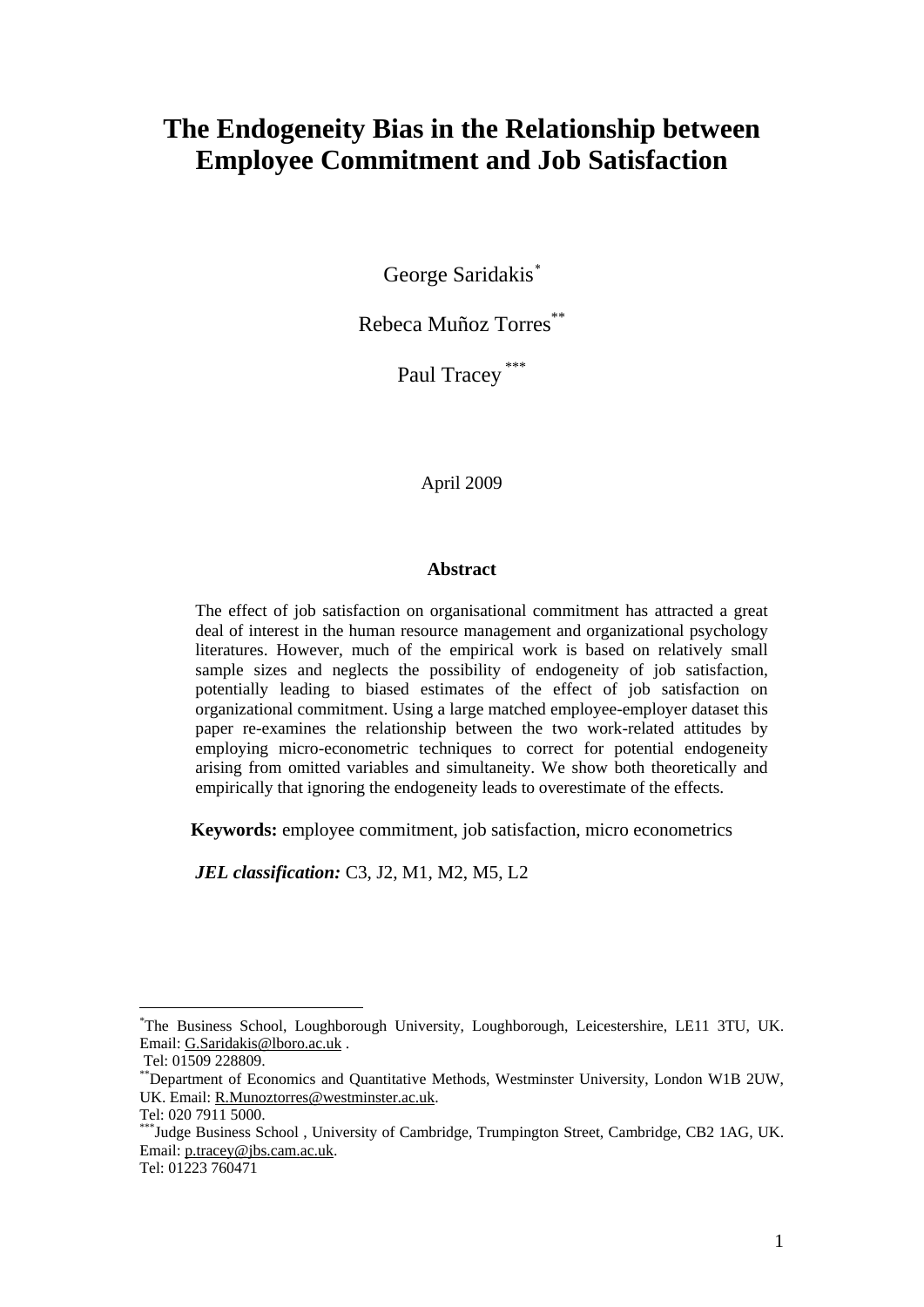#### **1. Introduction**

Job satisfaction has been widely discussed in the economic and organizational psychology literature. Most empirical studies deal with self-reported, subjective measures at the individual level, and assume that reported subjective job satisfaction is a satisfactory empirical approximation to individual utility (Frey and Stutzer, 2002). In economic work, however, much less attention has been given to the concept of organizational commitment. This is perhaps surprising given that the dominant view among organizational researchers and human resource professionals is that employees who are satisfied with their jobs are more likely to be committed to the firm than those who are less satisfied, thereby reducing employee turnover (e.g. Gaertner, 1999; Wallace, 1995; Lincoln and Kalleberg, 1990; Mowday et al., 1982). However, the existing empirical work on the relationship between job satisfaction and employee commitment, which is based on relatively small sample sizes, is not satisfactory because it mostly neglects the potential problem of endogeneity of job satisfaction. This suggests that if job satisfaction is not an exogenous variable in the organizational commitment equation, most of the existing empirical studies provide biased estimates of the effect of job satisfaction on organizational commitment.

 There are two potential sources of bias that are discussed here. First, the relationship between satisfaction and commitment might reflect some unmeasured third variable - a variable that is hard or impossible to observe. An example is omitted personality traits in an employee commitment equation, where individuals' levels of job satisfaction are likely to be correlated with unobserved personality. If so, the findings of previous research that has investigated the effect of job satisfaction on organizational commitment are based on estimates that suffer from omitted variable bias (for discussion see Rayton, 2006). Second, there is the possible effect of simultaneity (e.g. Farkas and Tetric, 1989; Lance, 1991; Mathieu, 1991). Increased job satisfaction is likely to increase employee commitment, but there is also little doubt that increases in employees' levels of commitment will translate into larger levels of job satisfaction. For instance, employees may alter their levels of job satisfaction so that they match the degree to which they are committed to their employing organization (e.g. Bateman and Strasser, 1984; Vandenberg and Lance, 1992; Lund, 2003). Both omitted variables and simultaneity may appear in the same equation. The objective of this paper is to examine the employee commitment-job satisfaction relationship by using for first time matched employer-employee data and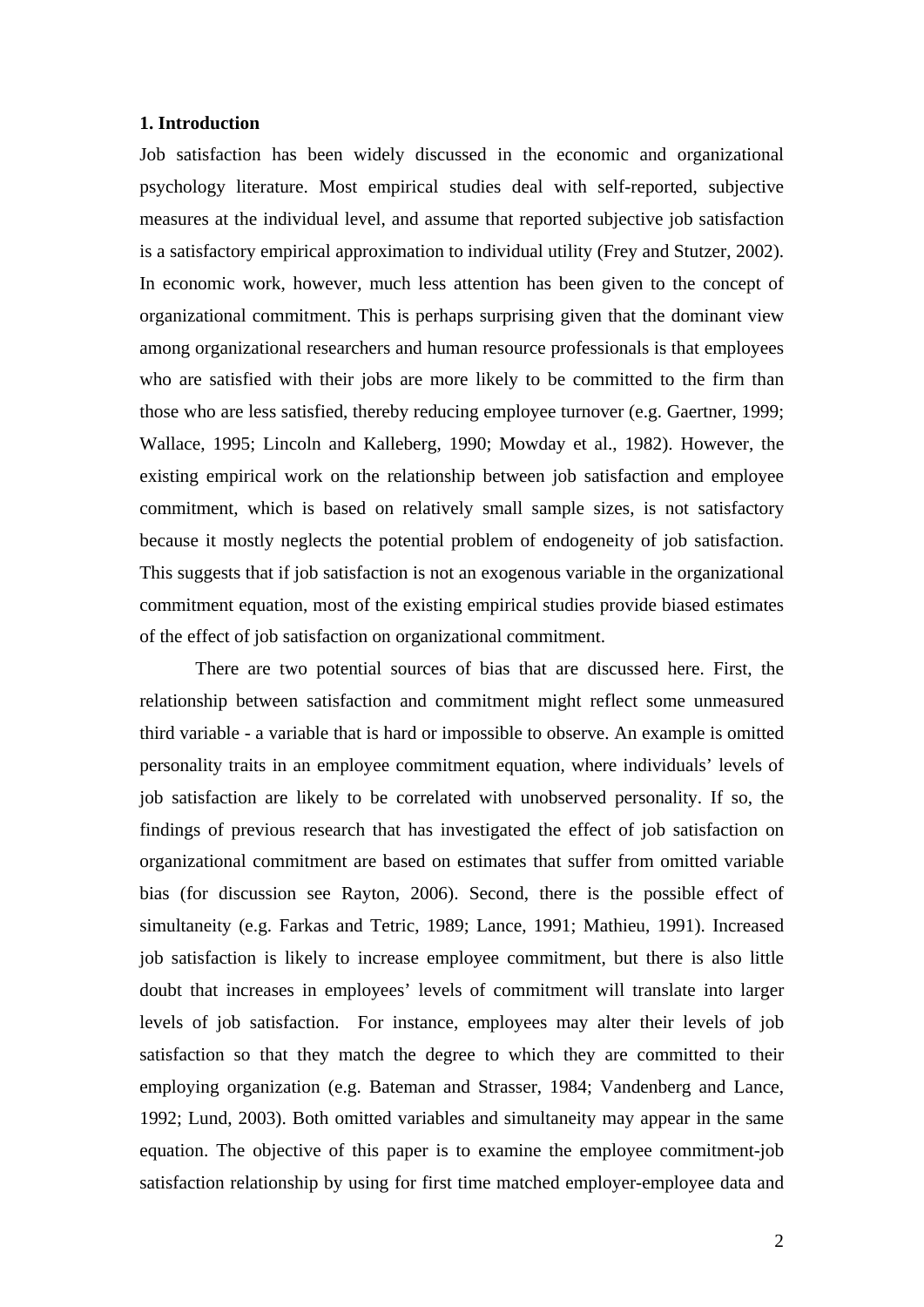utilizing econometric techniques to correct for potential endogeneity arising from omitted variables and simultaneity.

The paper is structured as follows. We begin by deriving the direction of the bias. We continue by describing the database that we used, and explain how we constructed our measures. Following on from this, we present our empirical analysis. We conclude by summarizing our results and their implications.

#### **2. Deriving the direction of the bias**

#### *2.1 Omitted variable bias*

Consider, for example, the variable  $C<sub>f</sub>$  that indicates the employee *i* level of commitment to organization  $f$  and  $S<sub>f<sub>i</sub></sub>$  that indicates the employee *i* overall job satisfaction in organization *f*. Suppose personality trait,  $P_{\hat{\mu}}$ , is unobservable, but influence employee commitment:

$$
C_{f_i} = aS_{fi} + bP_{fi} + u_{fi} \tag{1}
$$

where  $u_{\hat{f}}$  is zero-mean white noise disturbance. If  $P_{\hat{f}}$  is omitted, the estimated  $\hat{a}$  equals the true effect plus a potential bias term:

$$
\hat{a} = \frac{\text{cov}(S_{\hat{J}}, C_{\hat{J}})}{\text{var}(S_{\hat{J}})} = \frac{1}{\text{var}(S_{\hat{J}})} \Big\{ \text{cov}(S_{\hat{J}}, aS_{\hat{J}}) + \text{cov}(S_{\hat{J}}, bP_{\hat{J}}) + \text{cov}(S_{\hat{J}}, u_{\hat{J}}) \Big\} =
$$
  

$$
a + b \frac{\text{cov}(S_{\hat{J}}, P_{\hat{J}})}{\text{var}(S_{\hat{J}})} + \frac{\text{cov}(S_{\hat{J}}, u_{\hat{J}})}{\text{var}(S_{\hat{J}})}
$$
  

$$
\text{cov}(S_{\hat{J}}, P_{\hat{J}})
$$

Taking expectations, 
$$
E(\hat{a}) = a + b \frac{\text{cov}(S_{\hat{f}}, P_{\hat{f}})}{\text{var}(S_{\hat{f}})}
$$
 (3)

If  $b > 0$  and  $cov(S_{\hat{f}}, P_{\hat{f}}) > 0^{\hat{f}}$ , the bias will be positive. The effect of  $S_{\hat{f}}$  will be overestimated.

#### *2.1 Simultaneity bias*

1

We now consider two-equation structural model:

$$
C_{f_i} = aS_{fi} + b'X_{fi} + u_{fi}
$$
\n<sup>(4)</sup>

$$
S_{\hat{H}} = \gamma C_{\hat{H}} + \delta X_{\hat{H}} + v_{\hat{H}}
$$
\n<sup>(5)</sup>

<sup>&</sup>lt;sup>1</sup> If,  $cov(S_{\hat{f}}, P_{\hat{f}})$  is zero the bias term disappears.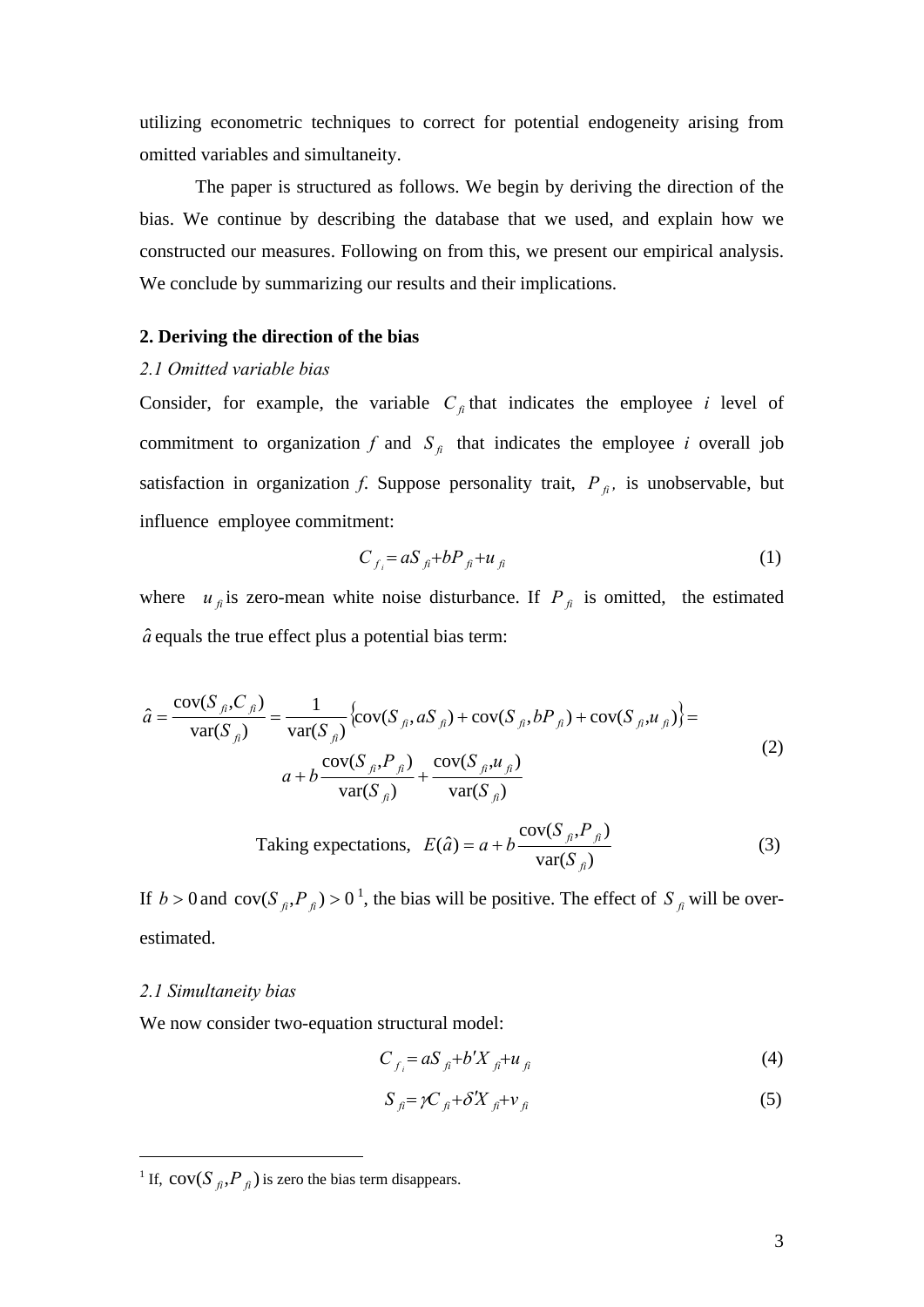where  $X_{fi}$  is the vector of exogenous variables (firm, industry and worker characteristics) ;  $u_{\hat{h}}$  and  $v_{\hat{h}}$  are zero-mean white noise disturbance. Estimating models (4) and (5) individually will give us bias estimates for the coefficients  $a$  and  $\gamma$ , respectively.

To make this argument clearer, let's focus, for example, on estimating the equation (4). The reduced form equation for  $S_f$  is:

$$
S_{\hat{j}} = \pi X_{\hat{j}} + e_{\hat{j}} \quad \text{where} \quad \pi = \frac{b\gamma + \delta}{1 - a\gamma}; \ e = \frac{\gamma u_{\hat{j}} + v_{\hat{j}}}{1 - a\gamma} \text{ and } a\gamma \neq 1 \tag{6}
$$

Assuming that  $X_{\hat{h}}$  and  $u_{\hat{h}}$  are uncorrelated, we examine whether  $S_{\hat{h}}$  and  $u_{\hat{h}}$  are uncorrelated. The reduced form equation (6) suggests that  $S<sub>f</sub>$  and  $u<sub>f</sub>$  are correlated if and only if  $u_{fi}$  and  $e_{fi}$  are correlated. If we assume that  $u_{fi}$  and  $v_{fi}$  are uncorrelated<sup>2</sup> then  $e_{\hat{h}}$  and  $u_{\hat{h}}$  must be correlated whenever  $\gamma \neq 0$ .

Hence, estimating a single-equation model for  $C<sub>f</sub>$  will potentially lead to bias estimates. By assuming that  $\sigma_{uv}=0$  the covariance between  $S_{\hat{h}}$  and  $u_{\hat{h}}$  is:

$$
Cov(S_{fi}u_{fi}) = E[S_{fi} - E(S_{fi})][u_{fi} - E(u_{fi})] = E(S_{fi}u_{fi}) = \frac{\gamma E(u_{fi}^{2})}{1 - a\gamma} = \frac{\gamma}{1 - a\gamma} \sigma_{u_{fi}}^{2} (7)
$$

If  $\gamma > 0$ ,  $a > 0$  and  $a\gamma < 1$  the asymptotic bias in the OLS estimate of the coefficient (*a*) of *C* will be positive. In other words, if  $a = 0$  we would, on average, estimate a positive effect of job satisfaction on employee commitment (the estimator of *a* is attenuated toward zero)<sup>3</sup>.

#### **3. Data**

1

We use data from the WERS 2004, which is a nationally representative cross-section survey based on a stratified random sample of UK establishments and a sample of employees at those establishments (see Chaplin et al.*,* 2005 for comprehensive discussion regarding the sample design and selection). The WERS comprises an employee questionnaire (EQ) that consists of a self-completion questionnaire

<sup>&</sup>lt;sup>2</sup> This rules out omitted variables or measurement error in  $u_{\hat{f}}$  that are correlated with  $S_{\hat{f}}$ .

<sup>&</sup>lt;sup>3</sup> The asymptotic bias in the estimate of the coefficient ( $\gamma$ ) of  $S_{\hat{f}}$  will be also positive.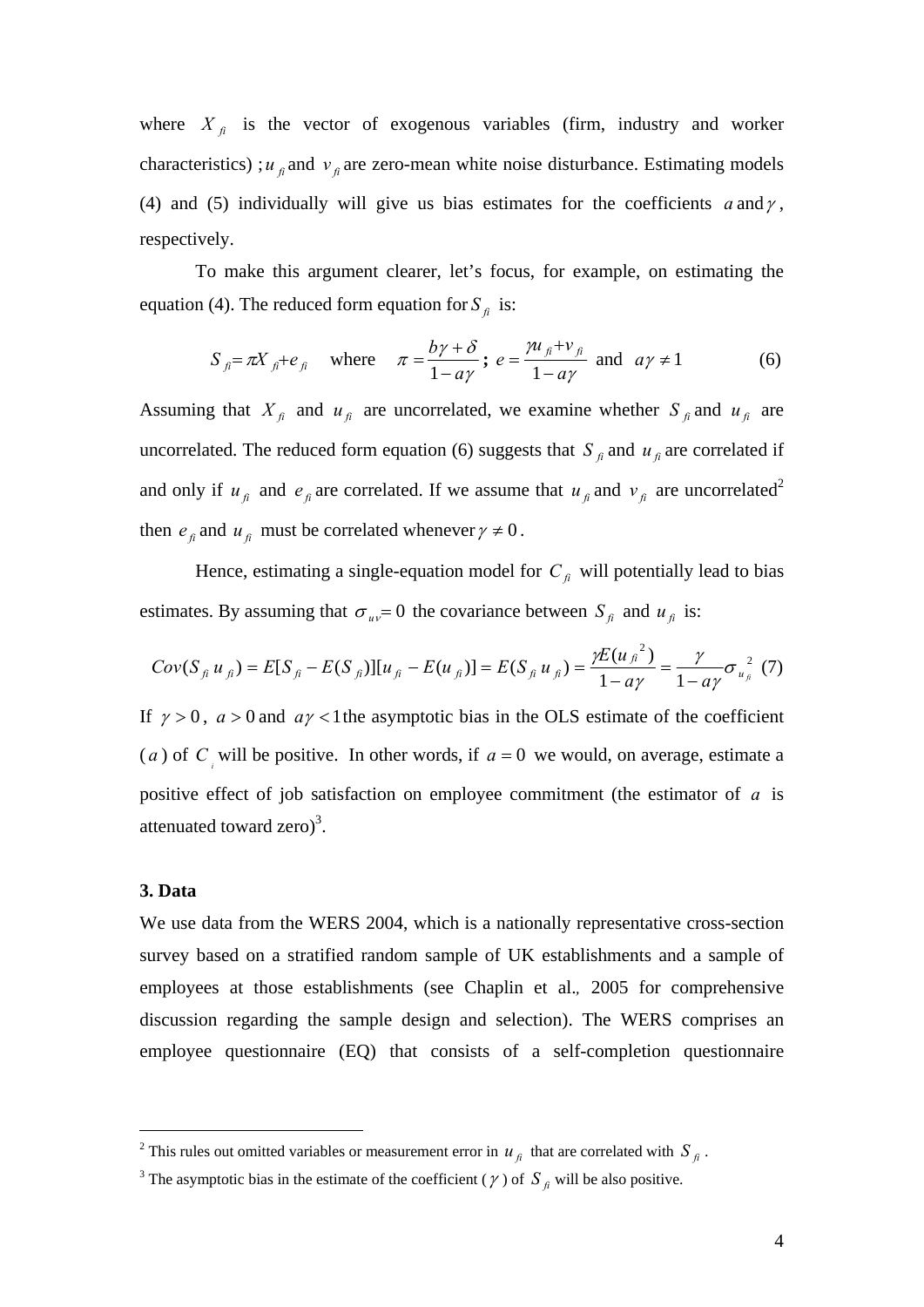distributed to a random sample of up to 25 employees in workplaces<sup>4</sup> with 5 or more employees located in Britain (*n*=22,451; response rate 60.4%). Also, the WERS comprises a management questionnaire (MQ) that consists of face-to-face interviews with senior managers dealing with industrial, employee or personnel relations at the workplace  $(n=2,295)$ ; response rate=64%). Hence, the WERS differs from its predecessors in collecting matched employer-employee information, and therefore this is the first study that uses such a data to empirically examine the link between employee commitment and job satisfaction.

#### *3.1 Organizational commitment*

Three are three broad types of organizational commitment.<sup>5</sup> First, normative commitment refers to a desire to remain part of an organization due to feelings of moral obligation (Wiener, 1982). For example, an individual who has begun an important project may feel a sense of obligation to finish it. Continuance commitment refers to the perceived costs of leaving an organization, or the risk of losing valued "side bets" (Becker, 1960) such as pension entitlement. Affective commitment is the desire to belong to an organization, and more specifically the extent to which an individual identifies with a given organization (Mowday et al., 1982). For example, an employee who works for a charity that supports disadvantaged children may be committed to an organization in part because s/he identifies with the group it seeks to support. Affective commitment is the most studied kind of organizational commitment (Allen and Meyer, 1990), and the one that we focus on in this study.

We have identified the following survey question included in the EQ that provides information about an individual's identification with their organization and hence. It can therefore be used as a proxy of (affective) employee commitment. Specifically, employees were asked to indicate the degree of agreement with the following statement: *I share many of the values of my organization*. This question is calling for a qualitative response ranging from (1) *"strongly disagree"* to (5) *"strongly agree"*, and from where a five point index was constructed as follows:

<u>.</u>

 $^{4}$  Our analysis is concerned with private-owned UK workplaces only.

<sup>&</sup>lt;sup>5</sup> Each refers to "a psychological state that binds the individual to the organization" (Allen and Meyer, 1990: 14), but each is empirically distinguishable. While all three can be distinguished empirically, affective and continuance commitment do appear to be somewhat related, although the precise nature of the relationship between them is a matter of some debate (see Bergman, 2006 for a review).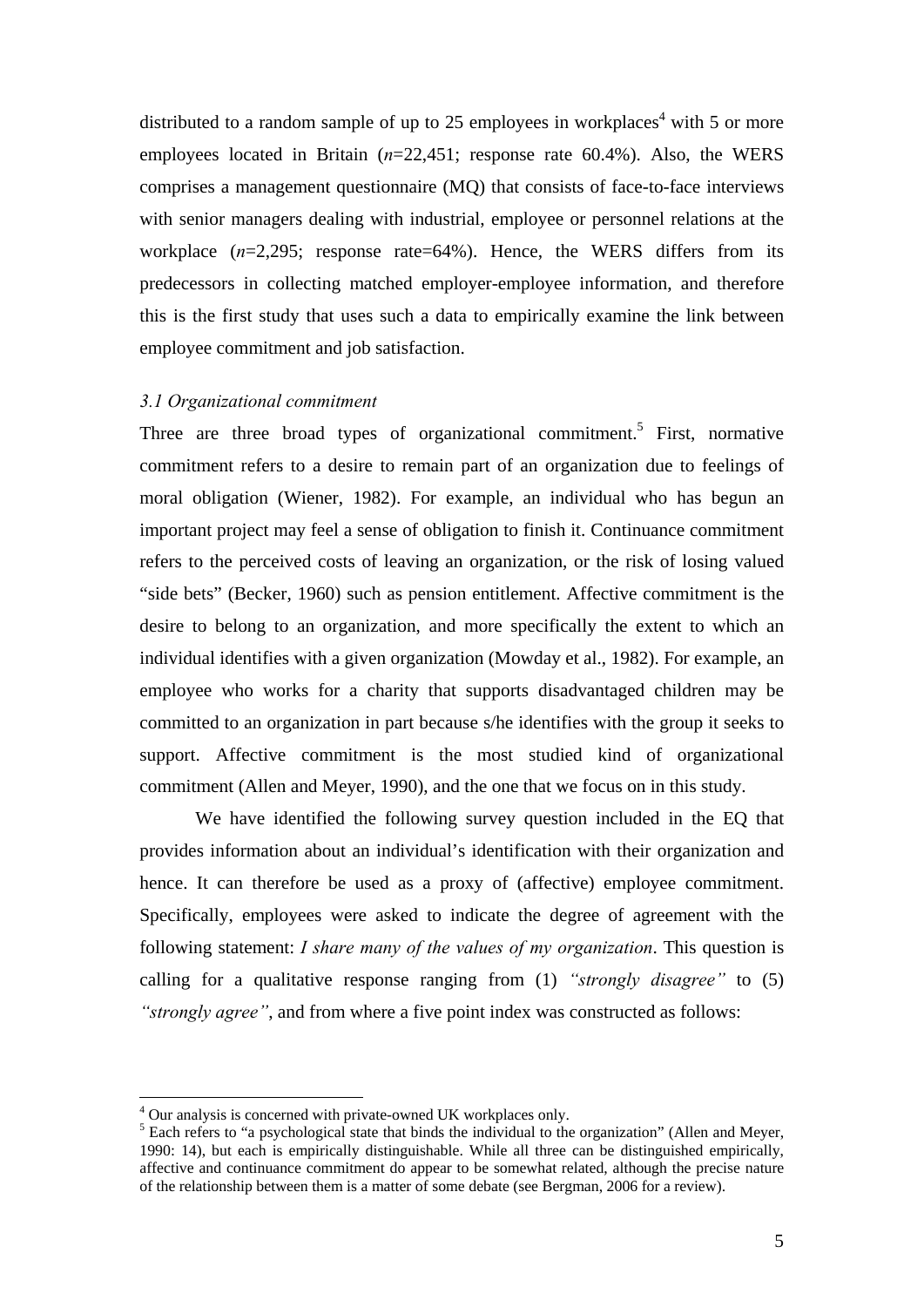|  | $5 =$ Strongly agree                           | $(11.31\%)$ |     |
|--|------------------------------------------------|-------------|-----|
|  | $4 = \text{Agree}$                             | (41.83%)    |     |
|  | $C_{fi} = \left\{ 3 = \text{Neutral} \right\}$ | (34.25%)    | (8) |
|  | $2 = Disagree$                                 | (9.73%)     |     |
|  | $1 =$ Strongly disagree                        | $(2.88\%)$  |     |

# *3.2 Job satisfaction*

<u>.</u>

While the concept of job satisfaction is not uncontested (e.g. Hodson, 1991), there is general agreement in the literature that it refers to an emotional state emanating from an individual's evaluation of his or her experiences at work (Locke, 1976). In the EQ, employees were asked to evaluate their job satisfaction using a five point scale, where (5) represents the maximum and (1) the minimum, on seven aspects of their job:

- (i) *The sense of achievement* (mean: 3.744);
- (ii) *The scope for using your own initiative* (mean: 3.802);
- (iii) *The amount of influence you have over your job* (mean 3.560);
- (iv) *The training you receive* (mean: 3.309);
- (v) *The amount of pay you receive* (mean: 2.885);
- (vi) *The job security* (mean: 3.558); and
- (vii) *The work itself* (mean: 3.763).

Since employees were not asked to evaluate their overall job satisfaction we have computed an average value of satisfaction for each employee ( $S<sub>f</sub>$ ) and treat this variable as a continuous<sup>6</sup>. Figure 1 shows the Kernel density estimated distribution of the employee overall job satisfaction.



<sup>&</sup>lt;sup>6</sup> Recent work by Ferrer-i-Carbonell and Frijters (2004) found that assuming ordinality or cardinality of happiness scores makes little difference.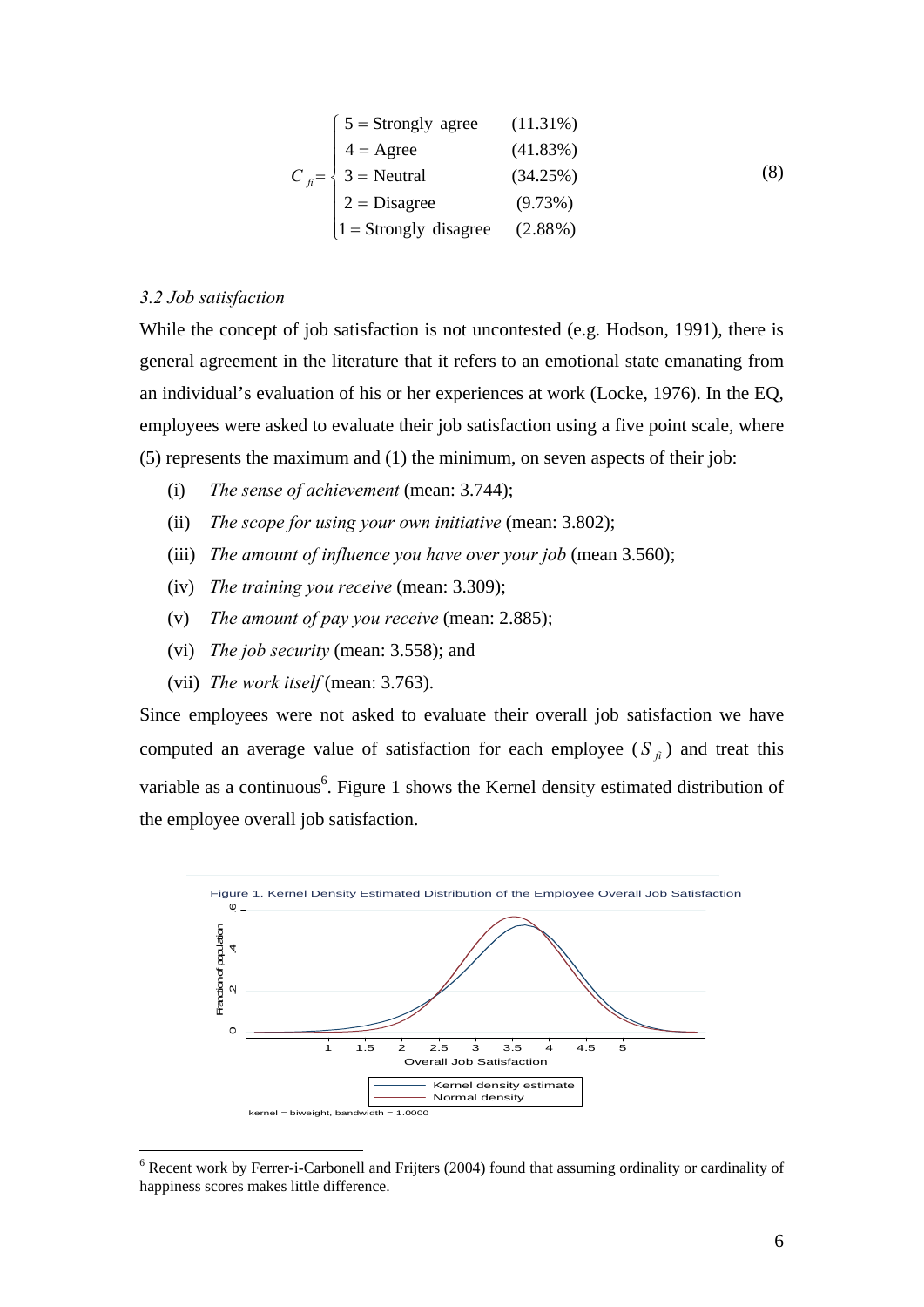| Table 1: Description of Covariates             |              |            |  |  |  |
|------------------------------------------------|--------------|------------|--|--|--|
| Variables                                      | Mean (SD)    | Value      |  |  |  |
| Male                                           | 0.52         | $0 - 1$    |  |  |  |
| Age (Less than 21)                             |              | $0 - 1$    |  |  |  |
| Age (22-49)                                    | 0.67         | $0 - 1$    |  |  |  |
| Age (50 and over)                              | 0.25         | $0 - 1$    |  |  |  |
| White                                          | 0.94         | $0 - 1$    |  |  |  |
| Single                                         | 0.25         | $0 - 1$    |  |  |  |
| No qualification                               | 0.18         | $0 - 1$    |  |  |  |
| Ln(Gross weekly pay)                           | 5.64(0.75)   | 3.22-6.82  |  |  |  |
| Ln(Number of working hours)                    | 3.54(0.52)   | $0 - 4.57$ |  |  |  |
| Tenure (More than 10 years)                    |              |            |  |  |  |
| Less than 1 year                               | 0.18         | $0-1$      |  |  |  |
| 1-2 years                                      | 0.13         | $0 - 1$    |  |  |  |
| 2-5 years                                      | 0.27         | $0 - 1$    |  |  |  |
| 5-10 years                                     | 0.19         | $0 - 1$    |  |  |  |
| Job Contract (Permanent)                       |              |            |  |  |  |
| Temporary                                      | 0.04         | $0 - 1$    |  |  |  |
| Fixed                                          | 0.03         | $0 - 1$    |  |  |  |
| Managerial duties                              | 0.34         | $0 - 1$    |  |  |  |
| No need to use computer                        | 0.28         | $0 - 1$    |  |  |  |
| Recent Member of Trade Union                   | 0.24         | $0 - 1$    |  |  |  |
| Job flexibility <sup>2</sup>                   | 0.259(0.592) | $0 - 3$    |  |  |  |
| Job suitability <sup>3</sup>                   | 3.706(0.879) | $1 - 5$    |  |  |  |
| Organization Size (250+)                       |              |            |  |  |  |
| Less than 50                                   | 0.17         | $0 - 1$    |  |  |  |
| 50-249                                         | 0.14         | $0 - 1$    |  |  |  |
| Ln(Establishment age)                          | 3.21(1.06)   | $0 - 6.80$ |  |  |  |
| Management formality <sup>1</sup>              | 9.58(2.02)   | $0-12$     |  |  |  |
| % of Employees working part time               | 22.31(26.22) | $0 - 100$  |  |  |  |
| % of non-white Employees                       | 6.84(13.63)  | $0-100$    |  |  |  |
| Sector (Other business and community services) |              |            |  |  |  |
| Manufacturing                                  | 0.20         | $0 - 1$    |  |  |  |
| Electricity, gas and water                     | 0.02         | $0 - 1$    |  |  |  |
| Construction                                   | 0.06         | $0 - 1$    |  |  |  |
| Wholesale and retail                           | 0.14         | $0 - 1$    |  |  |  |
| Hotels and restaurants                         | 0.04         | $0 - 1$    |  |  |  |
| Transport and communication                    | 0.07         | $0 - 1$    |  |  |  |
| Financial services                             | 0.09         | $0 - 1$    |  |  |  |
| Education                                      | 0.04         | $0 - 1$    |  |  |  |
| Health                                         | 0.10         | $0 - 1$    |  |  |  |

<sup>1</sup>We use twelve binary variables that indicate a formal structure or process (Person mainly concerned with HR issues; Existence of a formal strategic plan; Investors in People; Presence of tests at induction as part of recruitment; Any communication channels; Any meeting between management and employee; Presence of a dispute procedure; Presence of an equal opportunity policy; Presence of a grievance policy; Presence of a performance appraisal programme; Formal target; and Any non-payment benefits). We then sum over the twelve variables to get an overall management formality score that ranges between 0 (not formally

structured) to 12 (very formally structured).<br><sup>2</sup>We sum over three binary variables that indicate flexibility in workplace in terms of working time, parental leave and workplace nursery (0 indicates no job flexibility and 3 highly job flexibility).

Workers were asked to how well the skills they personally have match the skills they need to do the job (1:much lower-5:much higher).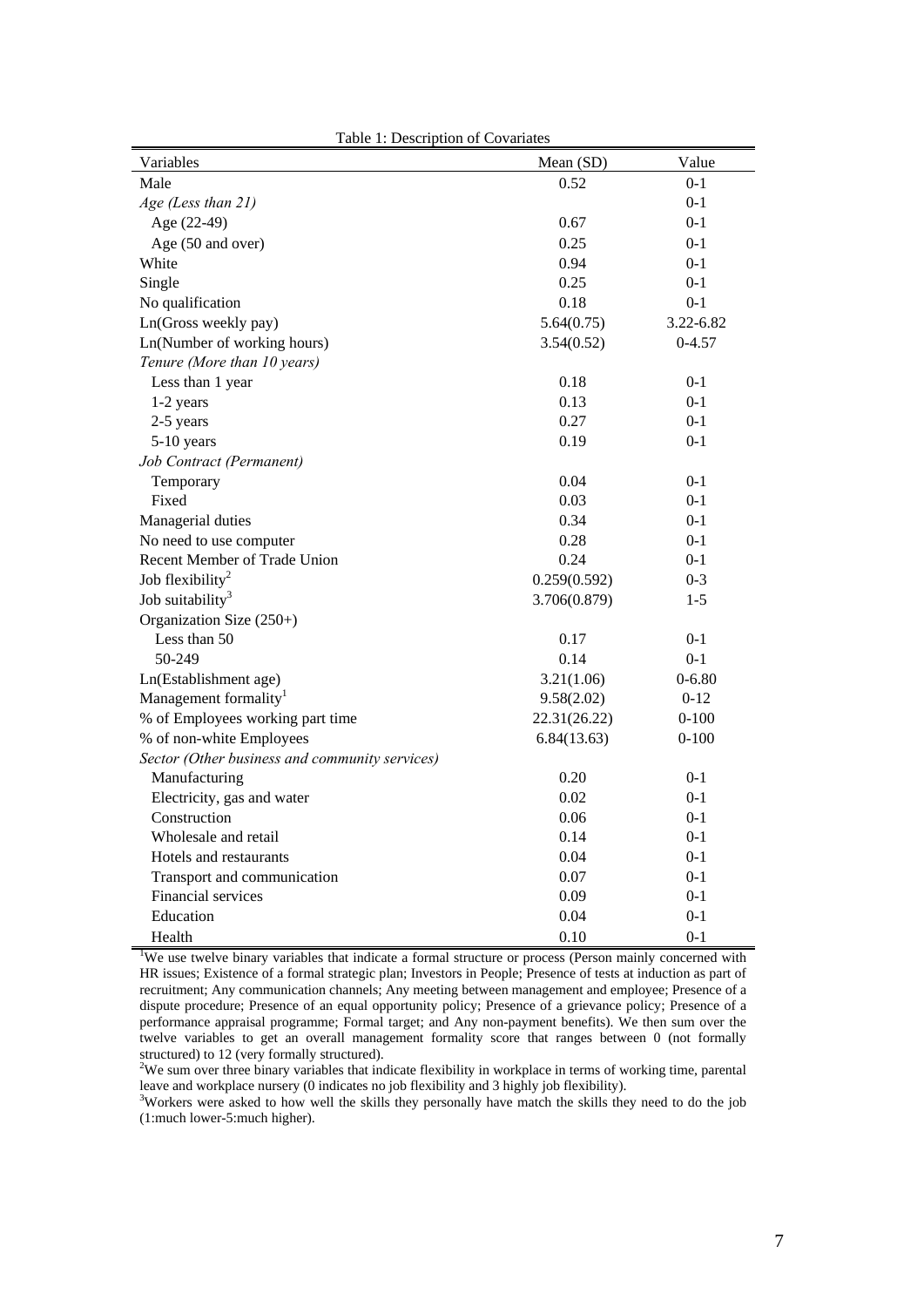#### *3.3 Other variables*

The EQ collects detailed information about characteristics of workers such as gender, age, ethnicity, marital status, educational qualification, gross weekly pay, number of working hours, job tenure, job contract, managerial duties, use of computer, union membership, job flexibility and a proxy of job suitability. Additionally, MQ allows us to extract useful information about industry and workplace characteristics including organizational size, establishment age, a proxy of management formality, percentage of employees working part-time and percentage of non-white employees. The covariates used in this study and their construction are summarized in Table 1. Given the focus of the paper, however, we focus our discussion on the empirical association between  $C_{fi}$  and  $S_{fi}^7$ .

## **4. Empirical analysis**

1

The analysis begins by estimating an empirical model of employee commitment in which job satisfaction is assumed to be an exogenous variable. We conduct an ordered probit analysis<sup>8</sup> to explore the determinants of the employee commitment index:

$$
C_{\hat{f}}^* = aS_{\hat{f}} + b'X_{\hat{f}} + u_{\hat{f}} \tag{9}
$$

where  $C_{\hat{h}}^*$  represent the latent variable denoting the unobserved propensity of worker *i* in firm *f* to be committed to firm *f*. Although,  $C_{\hat{f}}^*$  is unobserved, we observe  $C_{\hat{f}}$ such that:

$$
C_{\hat{H}} = 1 \text{ if } C_{\hat{H}}^* \le \mu_1 \tag{10}
$$

$$
C_{\hat{\beta}} = 2 \text{ if } \mu_1 < C_{\hat{\beta}}^* \leq \mu_2 \tag{11}
$$

$$
C_{\hat{J}} = 3 \text{ if } \mu_2 < C_{\hat{J}}^* \leq \mu_3 \tag{12}
$$

$$
C_{\hat{J}} = 4 \text{ if } \mu_3 < C_{\hat{J}}^* \leq \mu_4 \tag{13}
$$

$$
C_{\hat{H}} = 5 \text{ if } \mu_4 < C_i^* \tag{14}
$$

 $7$ Overall the signs and significance of all control variable coefficients match those reported in the existing literature. Also, the existing literature deals with issues related to endogeneity of the wage variable (e.g. Brown et al., 2006) and they are not therefore discussed here.

<sup>&</sup>lt;sup>8</sup> We also adopt a random effects estimator to allow for the fact that the employee level data are drawn from a number of workplaces. In this case  $u_{fi}$  is decomposed into independent components as follows:  $u_{fi} = \frac{\partial}{\partial f} + \eta_{fi}$  where  $\eta_{fi}$  is a random error term with mean 0 and variance  $\sigma_i^2$ ;  $\mathcal{G}_f$  is the firm specific unobservable effect capturing differences in satisfaction across firms with mean 0 and variance  $\sigma_{\beta}^2$ , and it is assumed to be independent of *S*  $_{f_i}$  and *X*  $_{f_i}$ . The results were found to be unaffected when a random effects estimator was used.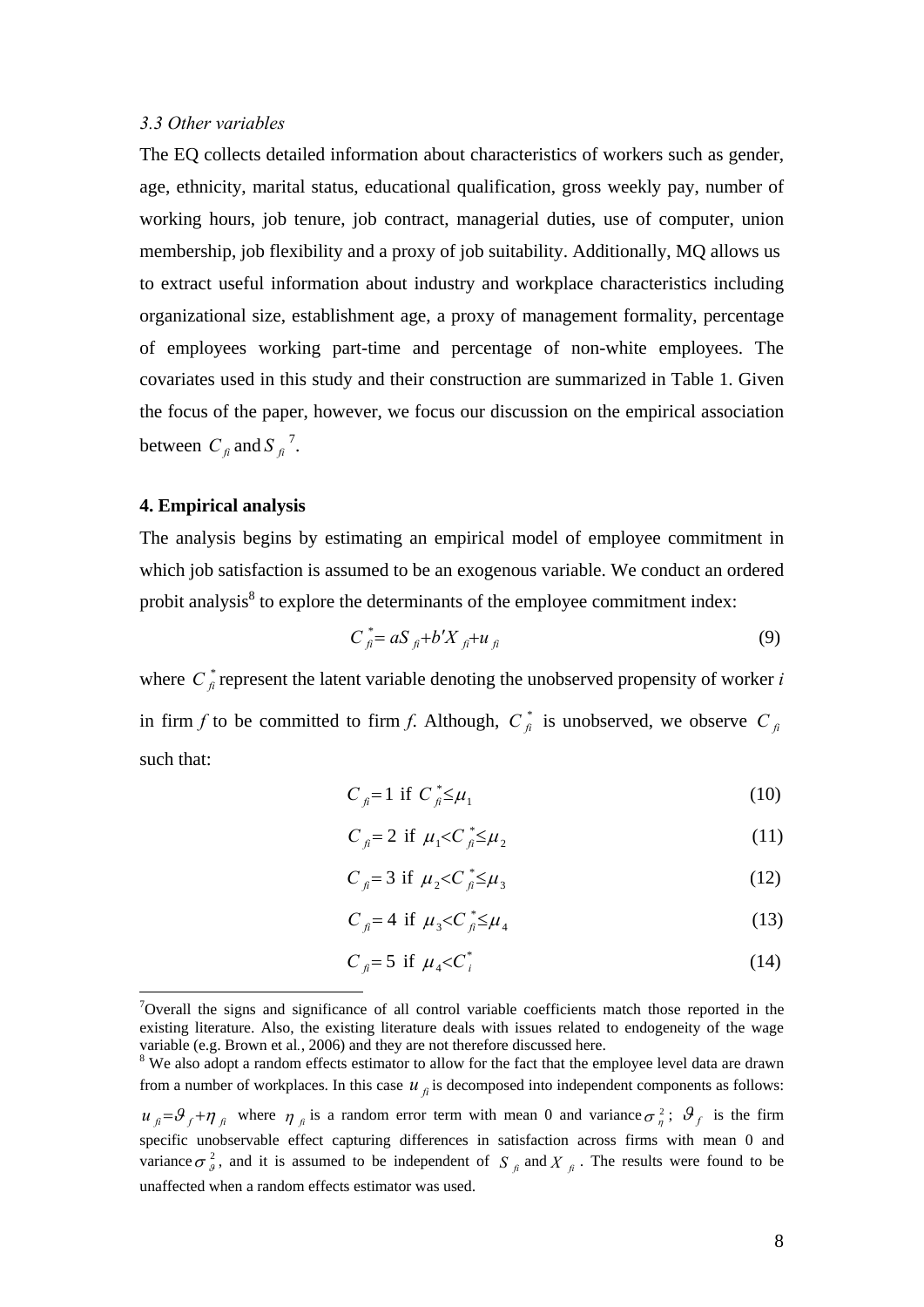where the *a*, *b* and  $\mu$  are the parameters to be estimated<sup>9</sup>.

The ordered probit estimates of the employee commitment model are given in Table 2. The magnitude of the ordered probit coefficient does not have a simple interpretation since the sign of the coefficient only uniquely determines the change in probability at the top and bottom categories of the dependent variable, and it may not determine the effect for the intermediate outcomes (see Greene, 2003). For this reason, we also present the marginal effects. The ordered probit coefficient, which is found to be statistically significant and great in magnitude, carries a positive sign suggesting a positive effect of job satisfaction on employee commitment. Turning to the marginal effects presented in Table 2, we estimate that the effects of job satisfaction on the probability that an employee is in the higher commitment category, i.e. *"strongly agree"*, is at 41.3% (evaluated at the sample mean, 3.5).

| Table 2: Ordered probit estimates for employee commitment |                          |                         |                |                |                |               |
|-----------------------------------------------------------|--------------------------|-------------------------|----------------|----------------|----------------|---------------|
|                                                           | Ordered probit estimates |                         |                |                |                |               |
| Employee                                                  |                          | <b>Marginal Effects</b> |                |                |                |               |
| commitment                                                | Coefficient              | $C_{fi} = 1$ :          | $C_{fi} = 2$ : | $C_{fi} = 3$ : | $C_{fi} = 4$ : | $C_{fi} = 5:$ |
| model                                                     |                          | Strongly                | Disagree       | Neutral        | Agree          | Strongly      |
|                                                           |                          | disagree                |                |                |                | agree         |
| $\alpha$                                                  | 0.905                    | $-0.022$                | $-0.122$       | $-0.214$       | 0.241          | 0.118         |
| $(stat.$ err. $)^{1}$                                     | (0.027)                  | (0.002)                 | (0.005)        | (0.009)        | (0.010)        | (0.005)       |
|                                                           |                          |                         |                |                |                |               |
|                                                           | Controls<br>Yes          |                         |                |                |                |               |
|                                                           |                          |                         |                |                |                |               |
| $\mu_{1}$                                                 | 2.209                    |                         |                |                |                |               |
|                                                           | (0.293)                  |                         |                |                |                |               |
| $\mu_{2}$                                                 | 3.213                    |                         |                |                |                |               |
|                                                           | (0.294)                  |                         |                |                |                |               |
| $\mu$ <sub>3</sub>                                        | 4.453                    |                         |                |                |                |               |
|                                                           | (0.297)                  |                         |                |                |                |               |
| $\mu$ <sub>4</sub>                                        | 6.062                    |                         |                |                |                |               |
|                                                           | (0.301)                  |                         |                |                |                |               |
|                                                           |                          |                         |                |                |                |               |
| Prob. at means                                            |                          | 0.009                   | 0.079          | 0.367          | 0.478          | 0.067         |
| Log-likelihood                                            |                          | $-5,789.764$            |                |                |                |               |
| Wald Chi <sub>2</sub> (34)                                |                          | 1,777.49                |                |                |                |               |
| Pseudo R2                                                 |                          | 0.165                   |                |                |                |               |
| <b>Observations</b>                                       |                          | 5,148                   |                |                |                |               |

Table 2: Ordered probit estimates for employee commitment

1 Robust standard errors are reported in brackets.

 $\frac{9}{9}$  0 <  $\mu$ <sub>1</sub> <  $\mu$ <sub>2</sub> <  $\mu$ <sub>3</sub> <  $\mu$ <sub>4</sub>.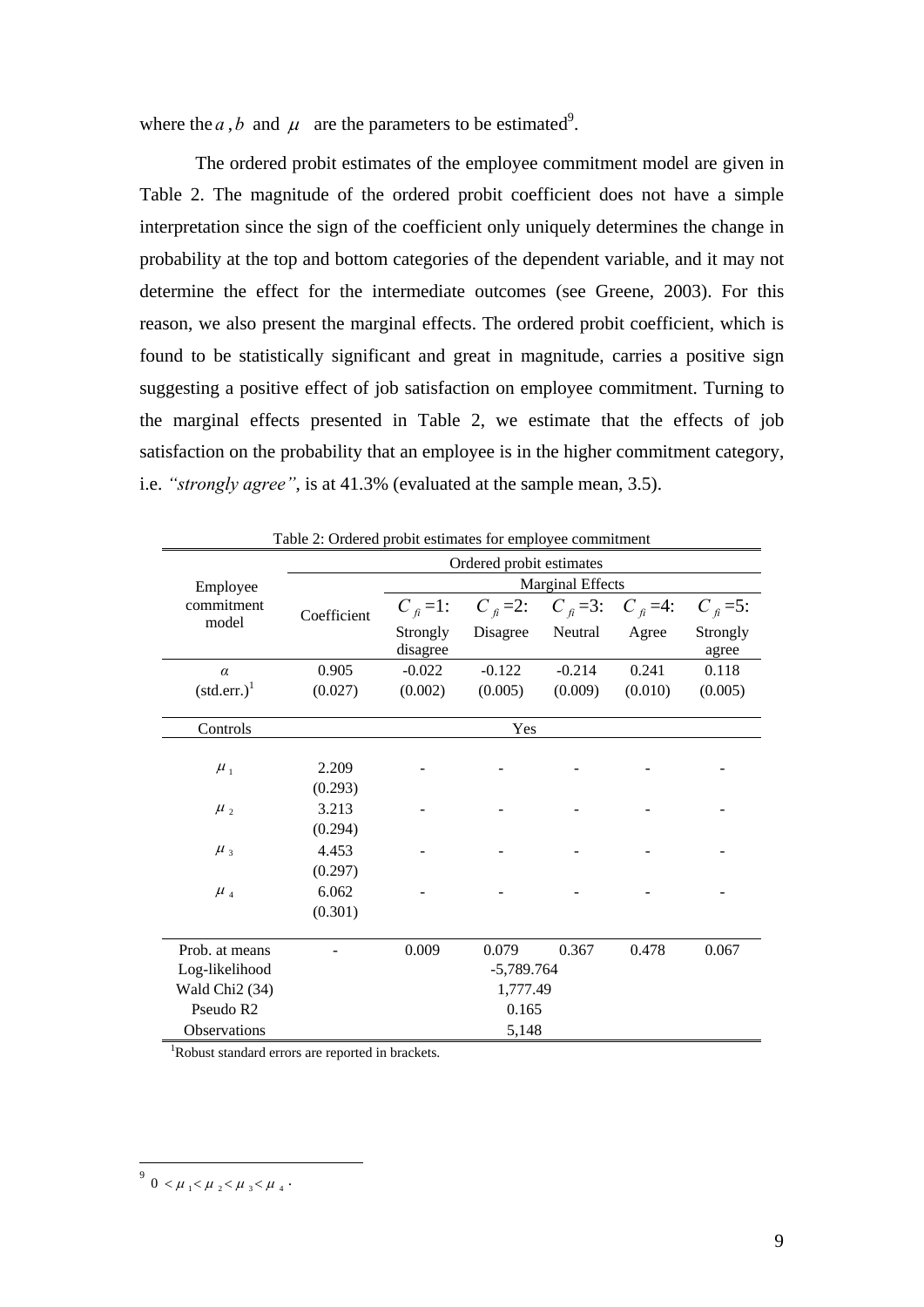However, due to the likely overlap in unobserved characteristics that determine both employee commitment and job satisfaction and simultaneity there is potential bias in  $a$ <sup>10</sup> Although the source of bias caused by omitted variables is different from that of simultaneity the result is the same, that is  $S_{\hat{f}}$  is correlated with  $u_{fi}$  in  $C_{fi}^*$  equation. To overcome these problems we use an instrumental variable (IV) probit model (see Amemiya, 1978; Rivers and Vuong,  $1988$ )<sup>11</sup>. For simplicity, in model (9) commitment is treated as a binary variable  $(c<sub>f</sub>)$  which takes the value of one if the individual either *agrees* or *strongly agrees* with the commitment question. Thus (9) can be written:

$$
c_{\hat{f}}^* = aS_{\hat{f}} + b'X_{\hat{f}} + u_{\hat{f}} \tag{15}
$$

where the latent variable  $c_{\hat{h}}^*$  drives the observed outcome of being committed to the organization,  $c_f$ , through the measurement equation:

$$
c_{\hat{f}} = \begin{cases} 1, & \text{if } c_{\hat{f}} > 0, \\ 0, & \text{otherwise} \end{cases}
$$
 (16)

The instrumented equation is:

1

$$
S_{\hat{H}} = \zeta X_{\hat{H}} + \omega' \Theta_{\hat{H}} + v_{\hat{H}}
$$
\n(17)

where  $\zeta$  and  $\omega$  are the vectors of coefficients,  $\Theta_{\hat{n}}$  is the vector of identifiers and  $v_{\hat{h}}$  the error term. We have included the following in  $\Theta_{\hat{h}}$ : gender, marital status, job contract, trade union membership, number of working hours and a proxy of job suitability. Each of these variables was found to have an insignificant effect on employee commitment but a significant effect on job satisfaction. Likelihood ratio tests were used to confirm the validity of their inclusion.

The parameters of the probit (15) and the instrument equation can be jointly estimated by maximum likelihood. We write the joint density  $f(c_j, S_j | X_j, \Theta_j)$  as  $f(c_{\hat{h}}|S_{\hat{h}}, X_{\hat{h}}, \Theta_{\hat{h}}) f(S_{\hat{h}}|X_{\hat{h}}, \Theta_{\hat{h}})$  and thus, the log likelihood worker *i* in firm *f* is:

<sup>&</sup>lt;sup>10</sup> This potential for unobserved heterogeneity will result in the error term,  $u_{fi}$  in model (9), being correlated with  $S_{\hat{f}}$ . The correlation between  $u_{\hat{f}}$  and  $S_{\hat{f}}$  may also result in biased estimates of the other coefficients.

 $11$  Rayton (2006) used a bivariate probit estimation technique, which allows for interaction between the error processes of the employee commitment and job satisfaction equations. However, the second dependent variables did not appear on the right-hand side of the first equation (recursive bivariate model, see Greene, 2003).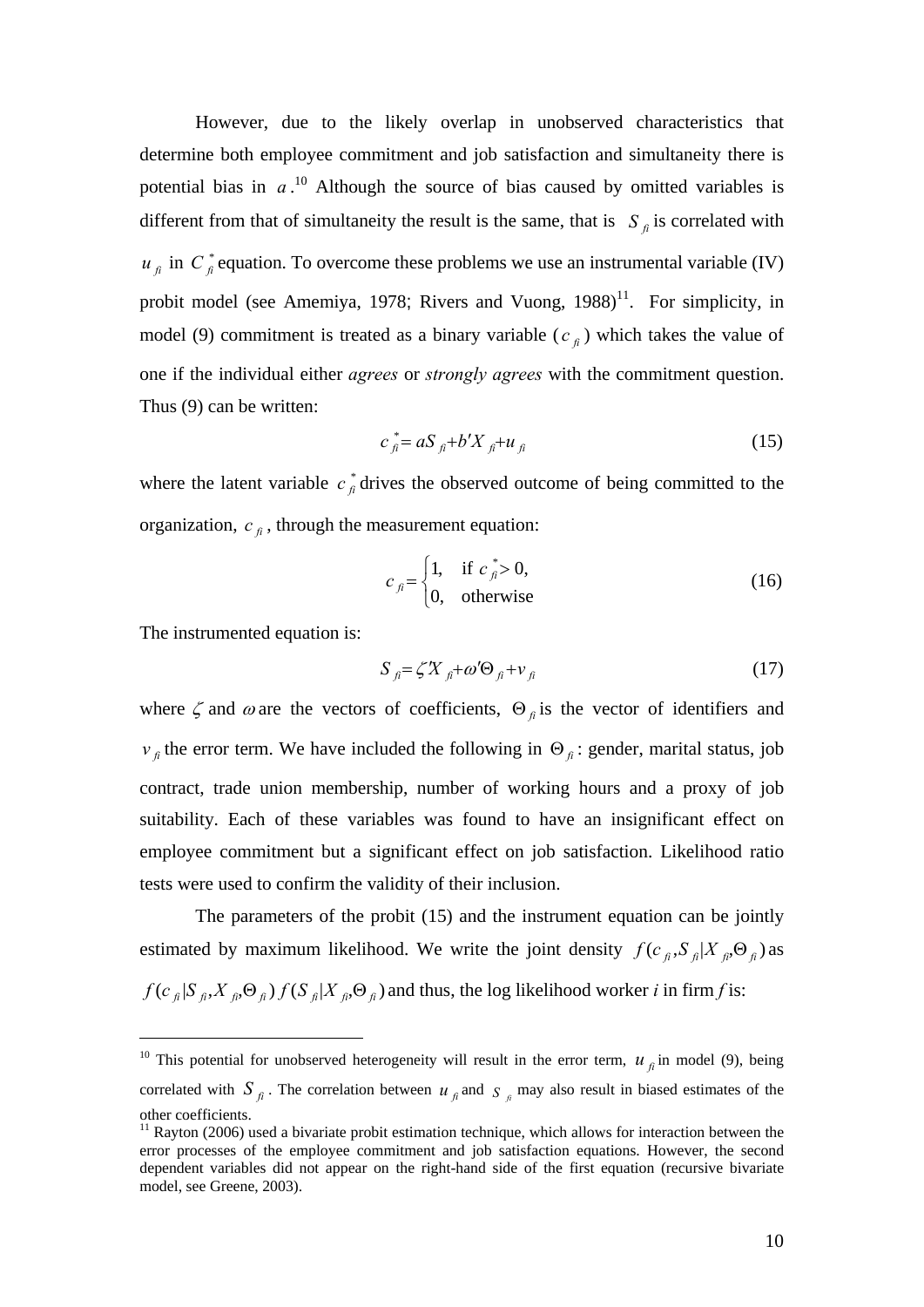$$
\ln L_{\hat{H}} = c_{\hat{H}} \ln \Phi(m_{\hat{H}}) + (1 - c_{\hat{H}}) \ln[1 - \Phi(m_{\hat{H}})] + \ln \varphi \left( \frac{S_{\hat{H}} - \zeta X_{\hat{H}} - \omega' \Theta_{\hat{H}}}{\sigma} \right) - \ln \sigma \qquad (18)
$$

where 
$$
m_{fi} = \frac{aS_{fi} + b'X_{fi} + \rho(S_{fi} - \zeta X_{fi} - \omega' \Theta_{fi})/\sigma}{(1 - \rho^2)^{1/2}}
$$
, (19)

 $\Phi(\cdot)$  and  $\varphi(\cdot)$  are the standard normal distribution and density functions, respectively. σ is the standard deviation of *v*<sub>*fi*</sub> and *ρ* is the correlation coefficient between *u*<sub>*fi*</sub> and  $v_{\hat{p}}$ . The results are shown in Table 3. Testing for the exogeneity of job satisfaction using IV Probit does not reject the null hypothesis, suggesting that the endogenous regressor can be treated as exogenous. There is a small insignificant correlation, rho, between the error terms of the instrument equation and the employee commitment equation. Given these results, we should expect the estimates for job satisfaction to be of comparable magnitude across instrumented and non-instrumented specifications. In fact, comparing the coefficients for IV Probit (column B) and Probit (column A) yields almost identical estimates.

| Table 3:                                   |                        |                           |                                                   |             |  |
|--------------------------------------------|------------------------|---------------------------|---------------------------------------------------|-------------|--|
| Model:                                     | A) Probit<br>estimates | B) IV probit <sup>1</sup> | C) Two-stage probit least<br>squares <sup>2</sup> |             |  |
| Dependent variable:                        | Commitment             | Commitment                | Satisfaction                                      | Commitment  |  |
| Coefficient: $\alpha$                      | 0.836                  | 0.831                     |                                                   | 0.704       |  |
| (Std. err.)                                | (0.032)                | (0.168)                   |                                                   | (0.36)      |  |
| $Coefficient: \gamma$                      |                        |                           | 0.299                                             |             |  |
| (Std. err.)                                |                        |                           | (0.115)                                           |             |  |
|                                            |                        |                           |                                                   |             |  |
| Controls                                   | Yes                    | Yes                       | Yes                                               | Yes         |  |
|                                            |                        |                           |                                                   |             |  |
| Log likelihood                             | $-2,878.02$            | $-8,175.35$               |                                                   | $-3,232.62$ |  |
| LR Chi $2(28)$                             | 1,083.01               | 638.87                    |                                                   | 641.52      |  |
| F(30, 5117)                                |                        |                           | 40.07                                             |             |  |
| Rho                                        |                        | 0.004                     | -                                                 |             |  |
| Chi <sub>2</sub> (Wald test of exogeneity) |                        | $Prob = 0.975$            |                                                   |             |  |
| <b>Observations</b>                        | 5,233                  | 5,148                     |                                                   | 5,148       |  |

<sup>1</sup>Instruments: gender, marital status, job contract, trade union membership, number of working hours and a proxy of job suitability. Bootstrap standard errors are reported in brackets. 2 <sup>2</sup> Corrected standard errors are reported in brackets (see Keshk, 2003).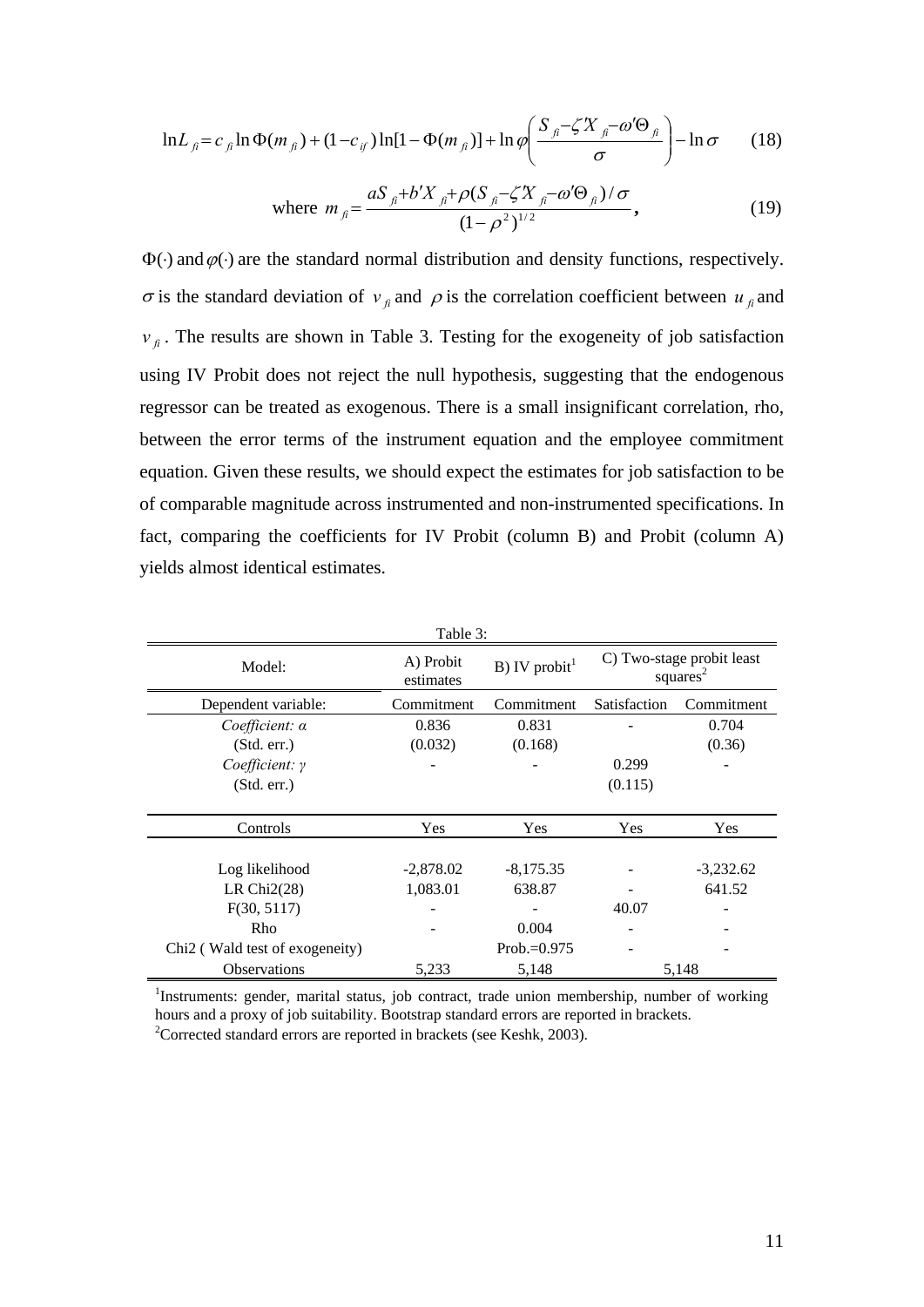The above IV probit does not estimate employee commitment and job satisfaction simultaneously, but instrument job satisfaction in the probit model. As a next step, we follow a method similar to that described in Madala (1983**),** which allows simultaneous estimation of both variables. Specifically, in the first stage the two models are fitted using all of the exogenous variables to eliminate the likely correlation between the endogenous explanatory variables and the stochastic disturbance terms in each equation, which violates the assumptions of the classical OLS and probit methods:

$$
c_{\hat{\beta}}^* = \xi' X_{\hat{\beta}} + \mu_{\hat{\beta}}
$$
 (20)

$$
S_{\hat{h}} = \zeta X_{\hat{h}} + \tau_{\hat{h}}
$$
 (21)

Equation (20) is estimated via probit and equation (21) is estimated via OLS. From these reduced-form estimates, the predicted values from each model are obtained. In the second stage, the endogenous variables are replaced by their respective fitted values:

$$
c_{\hat{f}}^* = a\hat{S}_{f_i} + b'X_{1,f_i} + u_{f_i}
$$
 (22)

$$
S_{\hat{\beta}} = \gamma \hat{C}_{\hat{\beta}} + \delta X_{2,\hat{\beta}} + v_{\hat{\beta}}
$$
 (23)

Again we estimate equation (22) via probit and equation (23) via  $OLS^{12}$ . The twostage probit least squares method gives us an unbiased and efficient estimator of each parameter in the equations. For further discussion and method to adjust the standard errors see Keshk (2003). Column (C) in Table 3 presents the results. The results clearly shows that the employee commitment coefficient goes down (by 15%), which is consistent with our bias coefficient analysis presented earlier<sup>13</sup>. The estimated marginal effect was 0.28. Interestingly, the coefficient on commitment in the job satisfaction equation is statistically significant, which means that there is evidence that job satisfaction increases with employees being committed.

1

<sup>&</sup>lt;sup>12</sup>The explanatory variables in vector  $X_1$  do not include controls for gender, marital status, job contract, trade union membership, number of working hours and a proxy of job suitability. We use a likelihood ratio test to compare the values of the log-likelihood functions for the constrained and unconstrained models. The p-value of the resulting likelihood ratio test statistic was found to be LR  $chi2(7)=7.37$  (prob.=0.391). This means that these exogenous variables have been appropriately omitted from the equation under examination. Since job tenure was found to be only a strong predictor of employee commitment, this variable does not appear in  $(X_2)$  in equation (23).

 $^{13}$  Also, the job satisfaction coefficient is almost half of the coefficient estimated using an OLS regression (there seems to be little difference between running a simple OLS and taking two-limit Tobit model) .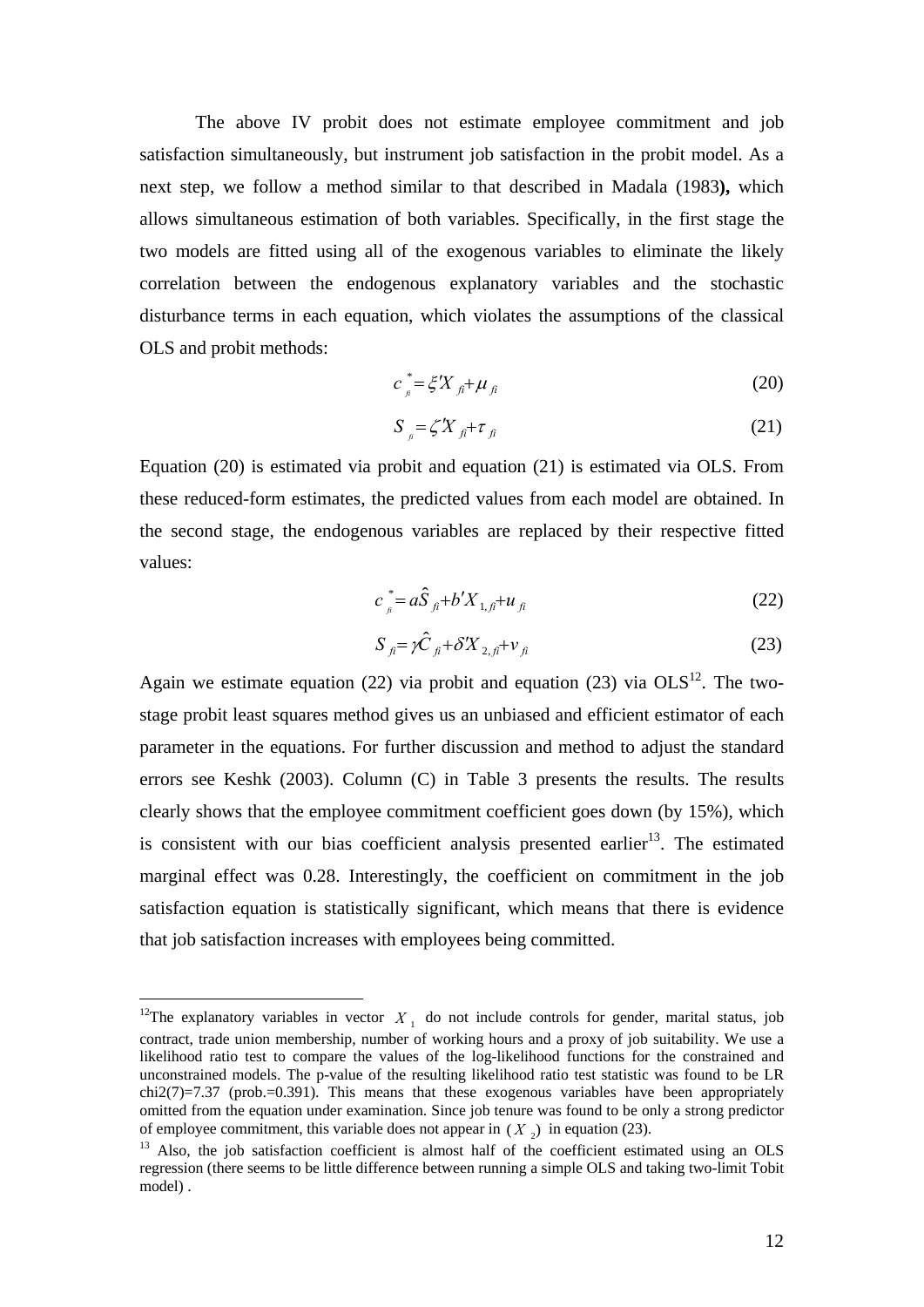#### **5. Conclusion**

The relationship between job satisfaction and employee commitment has received a great deal of attention from organizational researchers, but the extant research has produced conflicting results. In our study we sought to clarify the relationship between the two work-related attitudes using micro-econometric techniques that allow us to control for possible endogeneity arising from omitted variables and simultaneity. In doing so we used the Workplace Employment Relations Survey 2004, a nationally representative cross-section survey based on a stratified random sample of UK establishments and a sample of employees at those establishments. We show both theoretically and empirically that ignoring the endogeneity leads to overestimate of the effects. Also, our analysis based on two-stage probit least squares estimation method suggests a reciprocal relationship between job satisfaction and employee commitment.

While we believe our study makes an important contribution to the literature, we recognize that it has limitations which suggest avenues for future research. First, we encourage future analyses which examine the relationship between these variables using panel data and recent advances in panel econometric analysis (see Wooldridge, 2002). Second, it would be interesting to consider normative commitment and continuance commitment, both separately and in conjunction with affective commitment, in order to develop a more complete picture of the satisfactioncommitment relationship. Finally, our study relies on UK data only. However, there is evidence that work-related attitudes may vary between cultures (see Cheng and Stockdale, 2003). Further research which sheds light on the job satisfaction-employee commitment relationship in different cultures would therefore make an important contribution to the literature.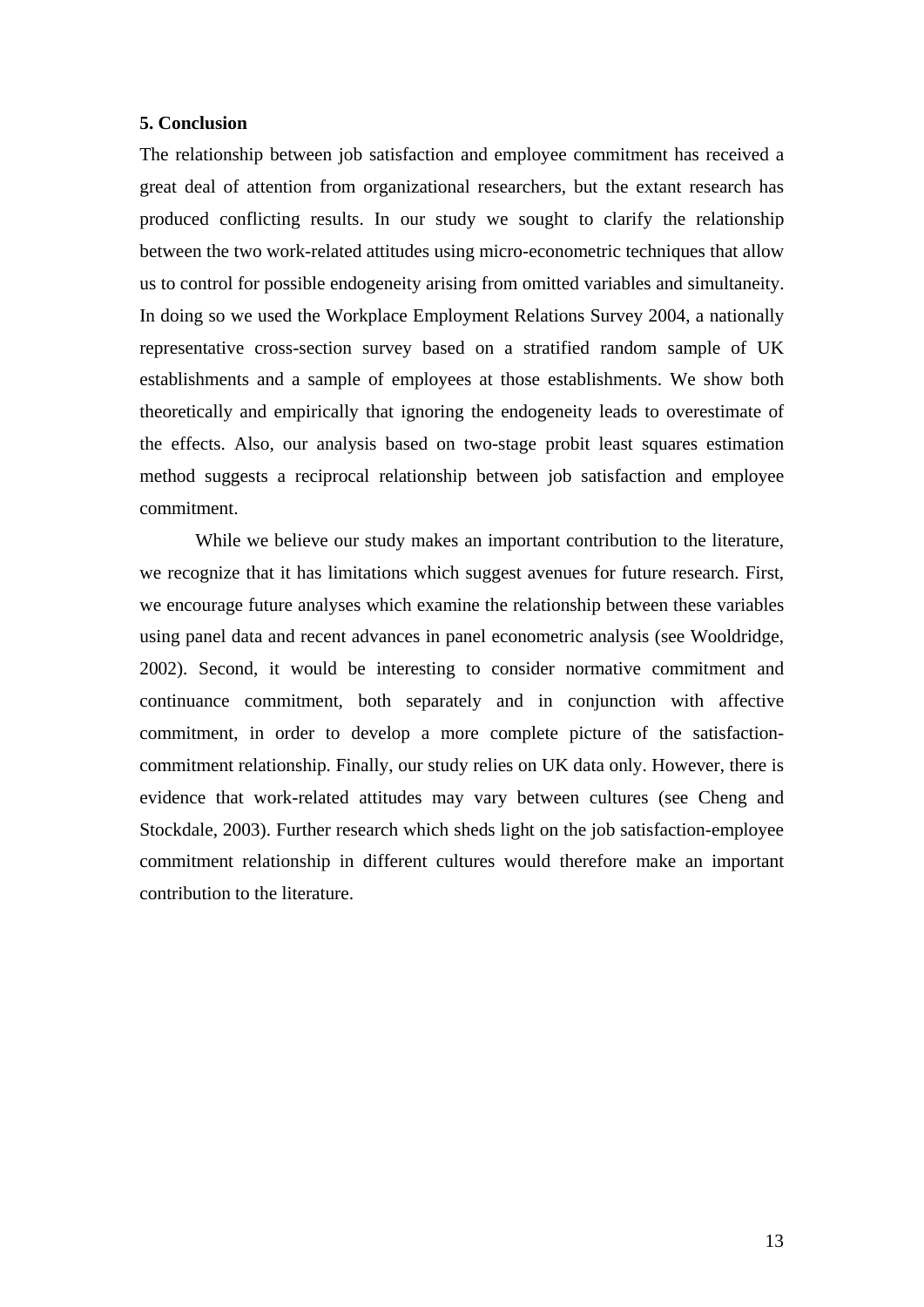### **References**

Allen, N.J. and Meyer, J.P. (1990) 'The measurement and antecedents of affective, continuance, and normative commitment to the organization', *Journal of Occupational Psychology*, 63: 1-18.

Amemiya, T. (1978). The estimation of a simultaneous-equation Generalized Probit Model, *Econometrica, 46,* 1193-1205.

Bateman, T.S. and Strasser, S. (1984) 'A Longitudinal Analysis of the Antecedents of Organizational Commitment', *Academy of Management Journal*, 27: 95–112.

Becker, H.S. (1960) 'Notes on the concept of commitment', *American Journal of Sociology*, 66: 40-53.

Bergman, M. (2006) 'The relationship between affective and normative commitment: review and research agenda', *Journal of Organizational Behaviour*, 27(5):645-663.

Brown, S., McNabb, R. and Taylor, K. (2006). Firm performance, Worker Commitment and Loyalty, *Sheffield Economic Research Paper Series*, 2006005.

Chaplin, J., Mangla, J., Purdon, S. and Airey, C. (2005) *The Workplace Employment Relations Survey 2004 (WERS 2004) Technical Report (Cross-section and Panel Surveys)*. London: National Centre for Social Research.

Cheng, Y. and Stockdale, M.S. (2003) 'The validity of the three-component model of organizational commitment in a Chinese context', *Journal of Vocational Behavior*, 62: 465-89.

Farkas, A. and Tetric, L. (1989) 'A Three-wave Longitudinal Analysis of the Causal Ordering of Satisfaction and Commitment in Turnover Decisions', *Journal of Applied Psychology*, 74: 855–68.

Ferrer-I-Carbonell, A. and Frijters, P. (2004). How Important is Methodology for the Estimates of the Determinats of Happiness? *The Economic Journal*, 114:641-659.

Frey, B. and Stutzer, A. (2002). What Can Economists Learn from Happiness Research? *Journal of Economic Literature*, Forthcoming

Gaertner, S. (1999) 'Structural Determinants of Job Satisfaction and Organizational Commitment in Turnover Models', *Human Resource Management Review*, 9(4): 479– 93.

Greene, W.H. (2003) *Econometric Analysis*. Fifth Edition, MacMillan.

Hodson, R. (1991) 'Workplace behaviors: Good soldiers, smooth operators, and saboteurs', *Work and Occupations*, 18: 271-290.

Keshk, O.M.G. (2003) CDSIMEQ: A program to implement two-stage probit least squares. *Stata Journal*, StataCorp LP, 3(2), 157-167.